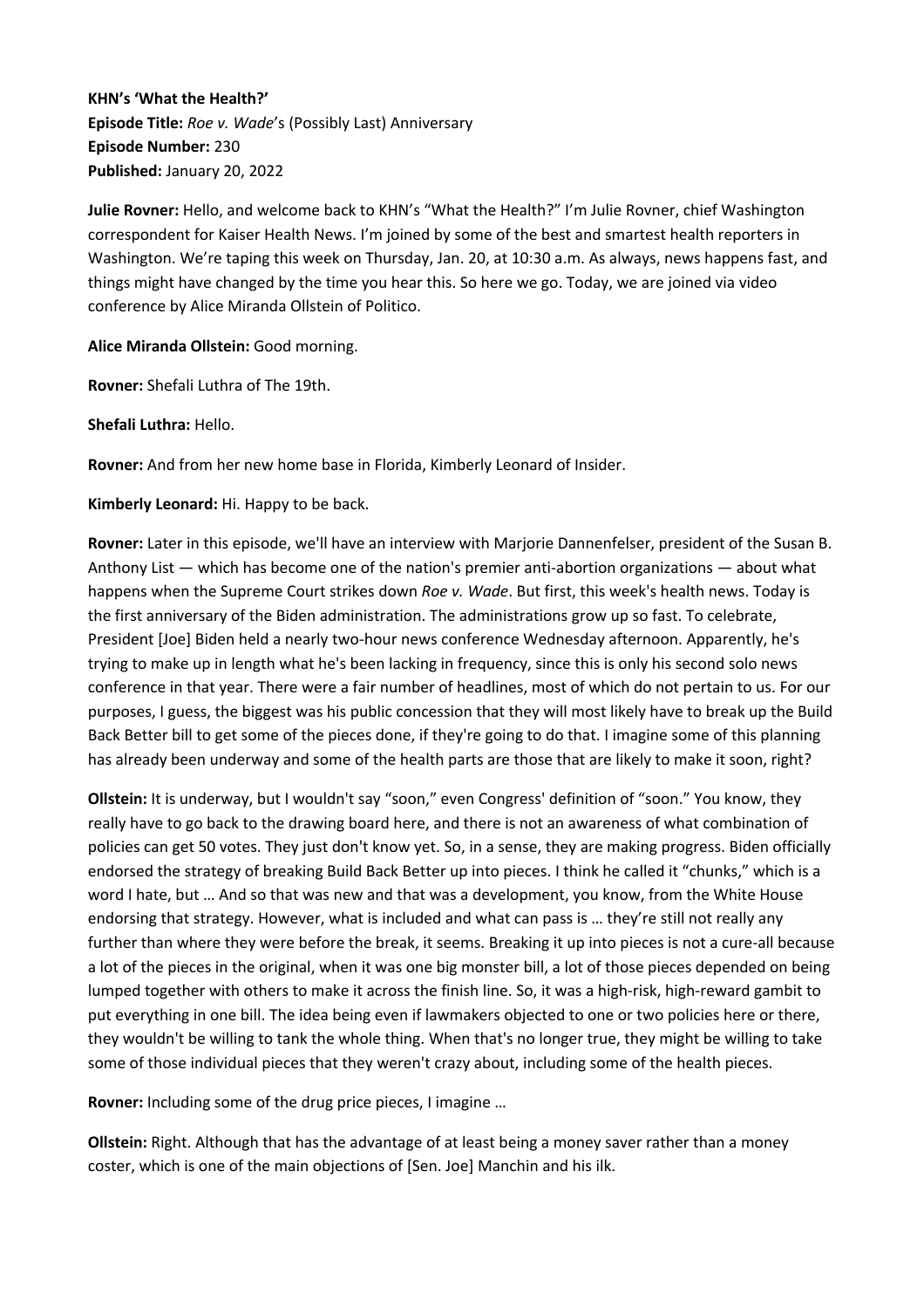**Rovner:** I mean, I think the one piece that would be, I don't want to use the word "suicidal," but it would not be in Democrats' interest to not expand, to not continue the discounts for the Affordable Care Act premiums, because otherwise those premiums are going to shoot up right at Election Day in the fall. I mean, if there's anything that's absolute-must-pass in that package, that would be one of the things that, for Democrats at least, is a must-pass in that package, right?

**Ollstein:** Yes. And it's what [House Speaker Nancy] Pelosi and her allies have wanted all along. Of course, Democrats' fear is that if they just advance that, without the other health pieces tied to it, then things like Medicaid expansion in red states, which didn't have as broad popularity, could get left behind.

**Leonard:** And let's not forget that the drug price piece is supposed to be what saves money to pay for the health insurance expansions. The drug price piece is going to be something that the industry will fight against very hard. And let's not forget they put a lot of money into elections. They particularly gave more to Democrats last round, and they're going to fight this tooth and nail as far as the health insurance expansion. That's something that the industry has begged Congress for for years. And so that will pass much more easily. It has broad support across the health care system because it involves the government pouring billions of dollars into the system rather than taking any money out of it. So that's why it's probably politically the easiest way to go.

**Rovner:** Spending money is always the path of least resistance for the Democrats, at least.

# **Leonard:** Yes. Yes, exactly.

**Rovner:** Well, I suppose we should also take this moment to sum up what the president has accomplished on health since taking office. Leaving aside covid, which clearly merits an "incomplete," and we will talk about that in a moment. I want to go around and see what you guys consider the Biden administration's biggest health achievement so far. I will start, and I will go with what they have done for the Affordable Care Act, which is obviously … which we were just talking about. That reducing the premiums has caused a pretty big surge in enrollment, and they've also put a lot of effort into that enrollment. What else on the health agenda have they managed to get across the finish line? Shefali?

**Luthra:** I have a soft spot for the postpartum Medicaid extension, which, right, hasn't been really highprofile, but the Biden administration did allow more states to opt into this one-year postpartum coverage for people who have just given birth and were on Medicaid. A bunch of states have already opted in, and it's really transformative, right? Because previously you were kicked off your coverage after two months from giving birth, which isn't really enough time to stay with a doctor and to get treated for things like postpartum depression, other sorts of complications that contribute to maternal morbidity and mortality. It's one thing where it could obviously have more of an impact if states were required to opt in, but even extending this option has been, I think, really significant and under-covered.

**Rovner:** Yeah, I've been surprised at how many states have opted in that, some of which I did not really expect, even though it's still voluntary. Alice.

**Ollstein:** So I'm going to be on brand and talk about what the administration has done on abortion. They've rolled back some of the Trump administration's rules that really restricted funding and access in different ways, domestically and internationally. And then the most recent major thing was the FDA deciding to make access to abortion pills easier. So, all of those are really big. There's a lot of frustration with the Biden administration for not doing more on abortion as the Supreme Court is poised to dismantle access. But what he has managed to do through executive rule-making has been significant.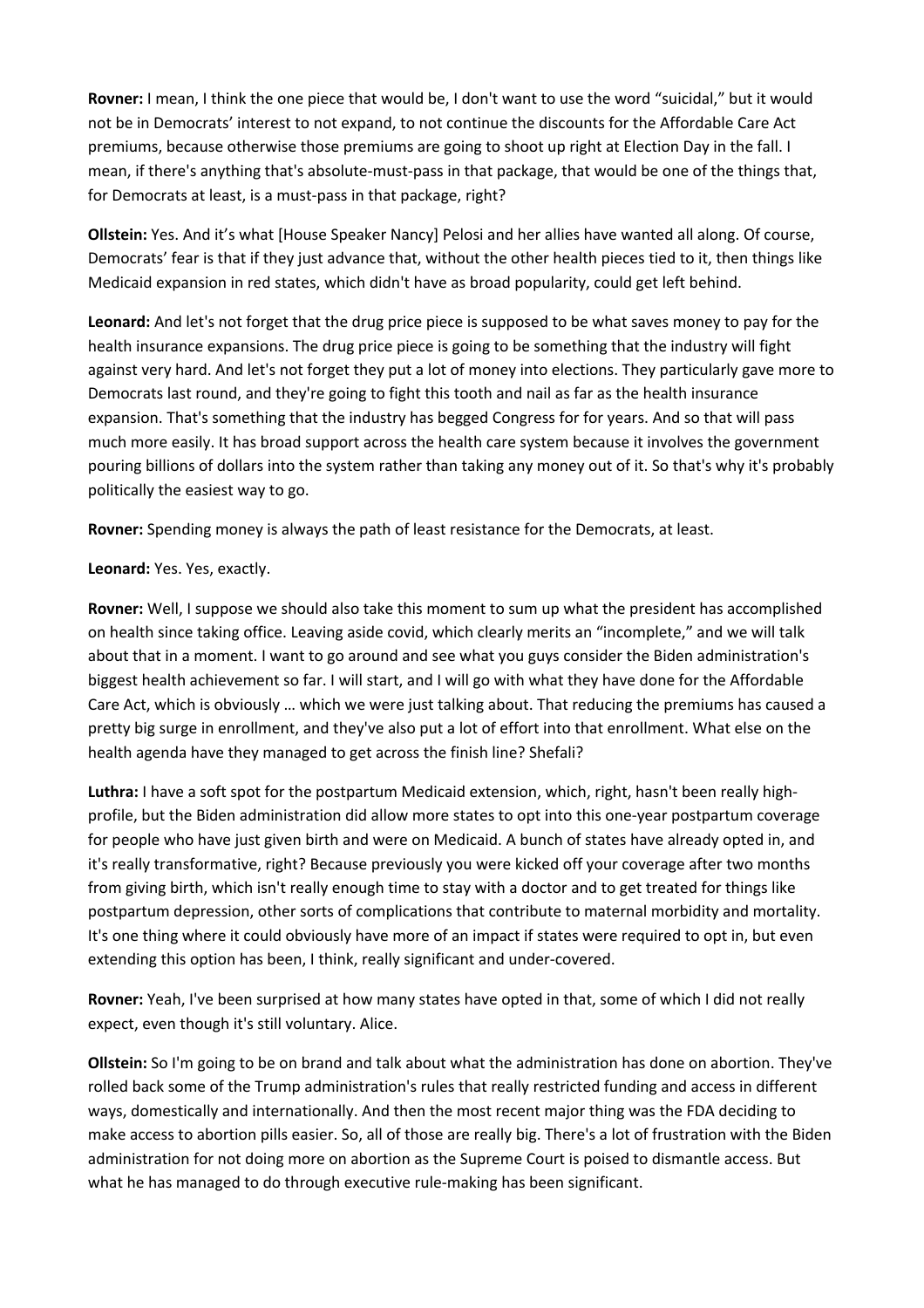## **Rovner:** Kim.

**Leonard:** I'm going to go with setting rules for surprise medical bills. If you talk to people about some of their biggest concerns when it comes to health care, it is the cost of health care. It is avoiding seeking care because they're afraid of getting a giant bill. President [Donald] Trump was the one who had signed the surprise billing legislation into law. And so taking from the previous administration and moving it forward, you know, should be seen as a bipartisan victory and one that the president touted yesterday.

**Rovner:** I would say they were pretty aggressive rules that the Biden administration put in, which, already, as we have discussed here, prompted lawsuits about those rules. But the lawsuits do not affect the actual people who, you know … people with insurance who stay in-network won't have to pay surprise bills anymore. So there is at least that. All right. Well, speaking of anniversaries, Saturday is the 49th anniversary of the Supreme Court's landmark abortion decision, *Roe v. Wade*. And from the looks of things, it might very well be the last one. The court's conservative supermajority seems all but set to use the Mississippi 15 week ban case that it heard in December to undermine or possibly completely overturn *Roe.* Shefali, you've written about how states are already getting ready. What is happening?

**Luthra:** We are seeing more of what we saw last year. We are seeing states with largely Republican leadership pushing for more restrictions, a bunch are emulating Texas' six-week abortion ban with its private lawsuit component. Others are preparing trigger laws. We are seeing blue states preparing to try and shore up access. An interesting trend, I think, to keep an eye out is states that have abortion rights protections also trying to expand insurance coverage options so that people don't have to pay hundreds or thousands out-of-pocket for an abortion. One state that I think is really interesting, and I'd love to hear from Kimberly on this as well, is what's happening in Florida, right? Because it got a lot of attention for that Texas-style bill being introduced early on. But [Gov.] Ron DeSantis recently endorsed a 15-week ban instead, right? Which I think sort of raises a question as to what we'd actually see in this post-*Roe v. Wade* world. Would it just be total bans and lots of protections, or would we see some states find a middle path? And what even is that middle path?

**Leonard:** Yeah. And, actually, the Miami Herald had a really smart story this week about Florida because they were writing about how Florida is actually a state that a lot of people from Southern states go to to receive abortions. They allow abortions for up to 24 weeks. What was interesting was that Gov. Ron DeSantis, who's become sort of this rising star in the GOP, talked about how he wanted to promote the right to life in his State of the State speech. But then it wasn't until after his speech, when he took a press conference, that reporters were asking him, "Do you support a 15-week ban?" And he pretty much said that yes, he would, that he would need to see some of the details. And there is legislation moving through the state committees in order to ban abortion at 15 weeks, which would be similar to the Mississippi law that the Supreme Court is now weighing.

**Rovner:** And one presumes it's likely to uphold, no matter what else they do to *Roe v. Wade*. So meanwhile, even though abortion is still technically legal all over the U.S., it is effectively unavailable in Texas, where the Supreme Court has let stand, for now, a ban on procedures after cardiac activity can be detected, which is around six weeks. And as Shefali already pointed out, they have this strange enforcement mechanism that's trying to block it from being heard in court. When the Supreme Court delivered its decision in this case, it seemed there was a route for the laws to be stayed while we wait for the Supreme Court's main decision in the Mississippi case. But, Alice, that's proving to have its own set of roadblocks, right?

**Ollstein:** Right. This has been very confusing and convoluted, but bear with me. Basically, the Supreme Court closed most of the clinics' best avenues for challenging the law and said, "You can't sue judges to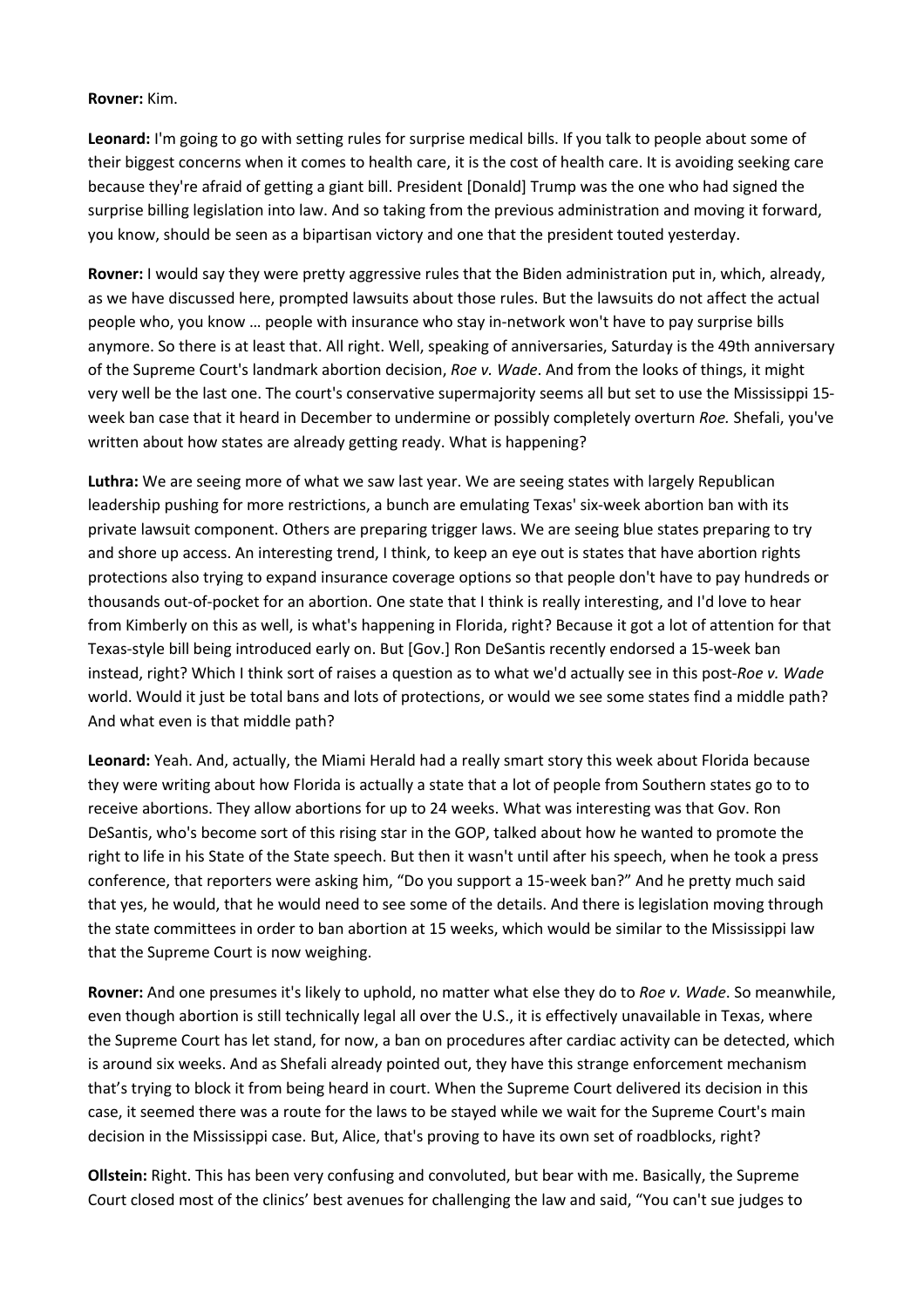stop them from hearing cases against abortion providers, you can't do this, you can't do that" — you can't do the things they were hoping to do to get the law actually blocked. But what you *can* do is go after the state officials who are threatening to strip medical licenses from abortion doctors. So they said, "OK, well, this is what's left for us. Let's try to do what we can." And the case went back down to the 5th Circuit, which is very … tilts very conservative. And the 5th Circuit was charged with deciding, should we send this case straight back to the district court, which previously blocked the law? That was what the clinics were asking for. That's sort of their best route for keeping this challenge alive. Or should we send it on a detour to the state Supreme Court for their interpretation? And that's what they ended up doing. And so …

# **Rovner:** What a surprise.

**Ollstein:** Right, right. And I listened to the oral arguments and it was pretty clear they were leaning that way. It was yet another blow for the clinics who have been fighting with the shreds of what remains of their case. And basically, it effectively leaves the law in place in Texas. And even though there are some totally separate challenges working their way through the courts, this really made it clear that there won't be a possibility of getting this law blocked anytime soon.

**Rovner:** They're running out the clock waiting for the Mississippi decision, right? Is that effectively where we are?

**Ollstein:** Right. What I noticed is during oral arguments, one of the judges pretty much explicitly said that, she said: "Why don't we just wait to see what the Supreme Court does on *Roe v. Wade*?" And she called the case a "hot potato" and said, "Let's let the Supreme Court hold the hot potato, not us."

**Rovner:** The state Supreme Court.

**Ollstein:** No, no. The U.S. Supreme Court

**Rovner:** Oh, the U.S. Supreme Court, I see. By sending it to the state Supreme Court, they're letting the U.S. Supreme Court hold onto it.

**Ollstein:** Or it sounded like she was considering not doing that and just having *them* sit on it. But that ended up not being the case. Anyways, I think we're going to see a lot more of this. I think we're going to see a lot more judges at different levels around the country who are hearing various abortion cases say, you know, let's just hang on a few more months until the hammer finally drops on *Roe* from on high.

Luthra: And one thing just to add that I think is worth thinking about — that was a really great summary is that what we've seen in the past several months has been people who can travel for abortion from Texas going to these neighboring states, to Oklahoma, Louisiana, Kansas, etc. And those clinics have been overwhelmed. They are booked out for four weeks. And now we have this covid surge that is incapacitating people right and left. And I think what we're going to see in the next few weeks is the wait times that were already quite significant are only going to get longer, and the hassles and burdens will get bigger and bigger as covid adds another layer to all this.

**Rovner:** Yeah, I was on a call with abortion providers earlier this week, and they are really, really, really, I mean, they were already desperate and now they're like super desperate, stretched thin. Well, meanwhile, it's not just in the states and in the courts that we're seeing this. On Capitol Hill, and we alluded to this a little bit last week, it looks like abortion could be threatening the confirmation of former Food and Drug Commissioner Rob Califf to be returned to that job. Alice, you had a story about this. Is this a real threat to Califf's confirmation?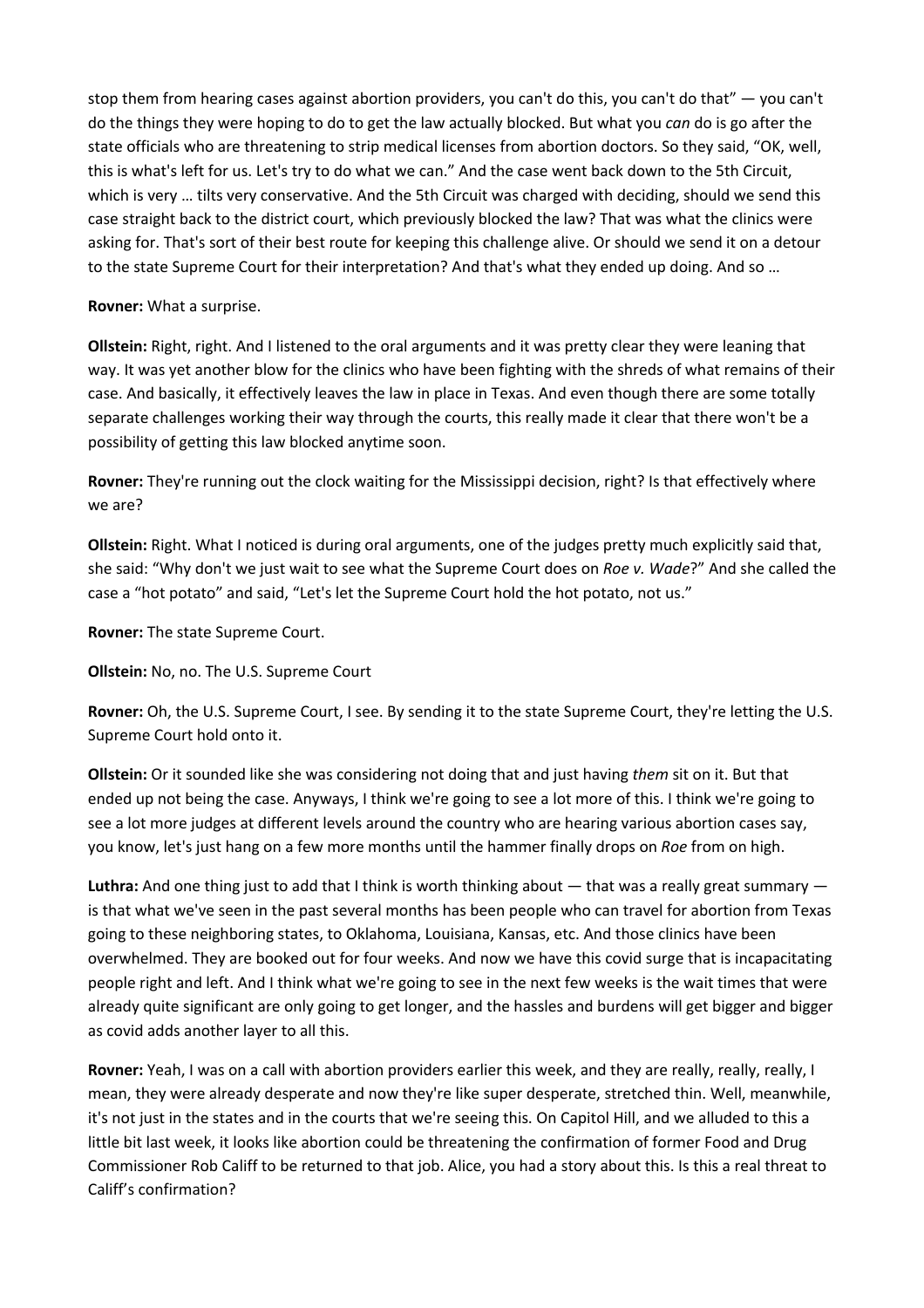**Ollstein:** It could be. It could be, for sure. So I think it's important to pay attention to the math here. You have five Democrats so far who have publicly said we are not going to vote for Califf, and they are …

## **Rovner:** … for other reasons, not for abortion reasons.

**Ollstein:** Exactly. So they're citing his work on opioids when he was at the FDA during the Obama administration, as well as his actions in the corporate sector after that. There could be even more Democrats who haven't even come out yet and said it. But we know of at least five. And there are only four Republicans so far swooping in to defend him and vote for him that we know of, so far. And so they need one more. They need one more Republican to back him. Meanwhile, you have anti-abortion groups really mobilizing to lean on Republican[s] as well as some conservative Democrats to vote against Califf over his support for abortion pills while he was at FDA previously, as well as their concerns about the more recent policy around abortion pills. And they only have to peel off a few people to be effective, and we already found that they have convinced some Republicans who were inclined to back him before that.

**Rovner:** OK, so plenty going on there. Let us turn to covid. This week, the Biden administration launched its website to distribute free rapid tests and, starting last week, insurers are required to reimburse for those tests. Now, the administration is going to distribute higher-quality masks as well. I have two questions: Hhow's it all going? And more to the point: Where was all of this two months ago, before this latest surge?

## **Ollstein:** Or two years ago?

**Rovner:** Well, two years ago we didn't, we didn't have the tests and we knew we didn't have the masks, but we certainly had them two months ago.

**Ollstein:** We didn't have the masks and we certainly didn't have the tests. But I think the idea of making things available on a mass scale for free, there's a lot of criticism about how late this is coming in. So maybe not two years, but there are a lot of experts saying that this should have been the strategy way earlier.

**Rovner:** Yeah, I mean, obviously nobody … we learned about omicron, what, the day after Thanksgiving. But the idea that there was going to be another more contagious variant in the winter, I'd heard from any number of public health professionals in September and October. I mean, you know, there's a lot of stuff that the Biden administration can blame the Trump administration for, but this feels like not one of them.

**Leonard:** They lean so heavily on the vaccination strategy. And I think a lot of people thought that was the right move. You know, the vaccines are really effective at preventing hospitalization and death. However, they don't seem to be preventing people from getting omicron, which thankfully is a virus strain that appears to be more mild in a lot of people. I just remember in September there were a lot of folks in the public health field saying, "Oh, we're having our final surge. This will be it." But then I was thinking, there's just no way. People are going to be gathering for the holidays. We still don't have a vaccinated population that is as high as it needs to be. And I just kind of felt like they were putting all this out there without a whole lot of evidence. And I mean, I know predictions are hard, but it just seemed very unwise.

**Rovner:** Yeah. And all of the mask mandates coming off, you know, seemingly, you know, OK, this is the last surge now you can go out without a mask, and people did. And then we get, you know, what's clearly an airborne version of this. It has not gone well. So, since we taped last week, the Supreme Court decided, as we basically predicted, that the Biden administration overstepped its authority in its mandate for large employers to either require workers to be vaccinated or to submit to weekly testing. The justices also said that CMS [the Centers for Medicare & Medicaid Services] was within its right to require vaccines for health workers. For large employers, a court made it clear that states could impose vaccine mandates, as could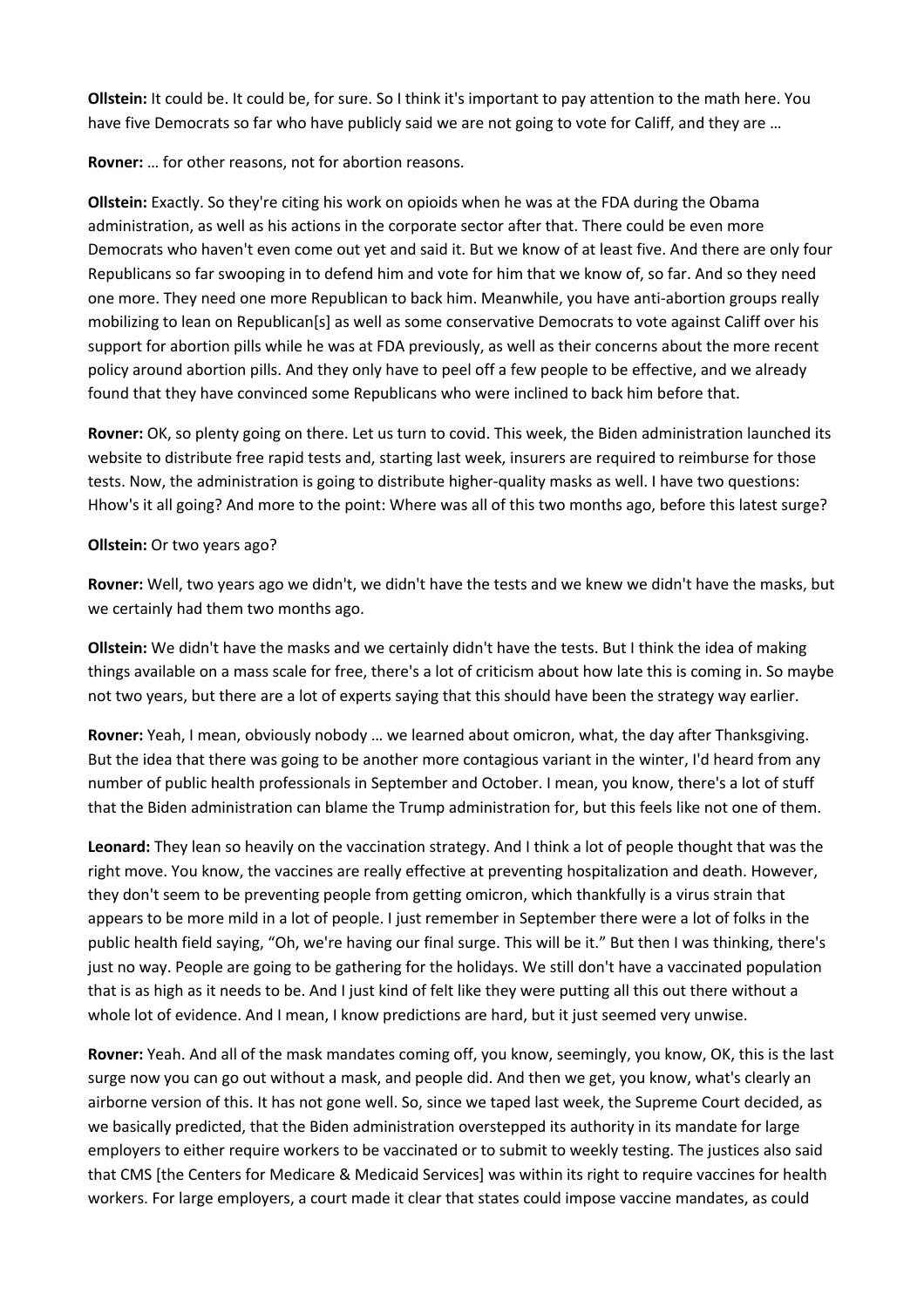employers themselves. Yet this week we saw Starbucks, the poster-child corporation for left-leaning capitalists, drop its own vaccine mandate. Did they not get the memo or were they worried about competition? I mean, I guess the question here is, what the Biden administration came out and said was, we think that the Supreme Court was wrong. But in the meantime, you know, employers please do this. And, I guess, are employers now afraid to do it because their competitors won't?

**Ollstein:** I think that's not the only reason. I think that might play into it, but I also think that they're afraid of staff quitting over it — enough staff to exacerbate the current shortages. I also think that because it is a vaccine-or-test mandate, for those who say, "I don't want to get vaccinated, but I will submit to weekly testing," the employers then have to make sure the weekly testing happens and that's an additional burden on them. And so I think …

**Rovner:** And we should point out that under that [rule] that insurers have to reimburse for tests, they don't have to reimburse for tests that are required for employment.

**Ollstein:** Right, exactly. And so, you know, there are added costs there, there are added logistical issues. And so I think that's playing into it as well. Of course, a lot of corporations have made the opposite calculation and said, you know, look at the airlines, for example. They've decided that having a mandate, even when it wasn't legally required, was in their best interest and they saw vaccination rates in their ranks really jump as a result. And so it really depends on each individual situation here.

**Leonard:** Yeah, they might also be weighing the current surge, you know, because, I mean, I've definitely noticed when I go into a store, there are just fewer workers, and I think a lot of people are getting omicron and then they're out. And so maybe it's also weighing just the current situation where, OK, even the workers that you do have who are probably … who might be vaccinated are then getting sick and then are out, you know, possibly for two weeks. Because even though it's a milder virus, you want it out of your system. Some people are testing positive only, like, 10 days after an exposure and then longer after that. So I don't know, that they may have weighed into the decision for some companies. I would think.

**Rovner:** So, meanwhile, the mask wars are continuing. Also, in Virginia, brand-newly inaugurated Republican Gov. Glenn Youngkin rescinded his Democratic predecessor's mask mandate for public schools, which touched off a giant backlash in the state's more heavily Democratic areas and prompted lawsuits from parents where school districts have lifted the mandates. We're basically starting the third year of this and masks are getting even more divisive, right? It seems that we're at a place where masks are more important than ever because, as we've just said, omicron is so much more contagious. And yet masks have become this sort of political flag, if you will, that if you wear a mask, you're a Democratic sheep, and if you don't wear a mask, you're a Republican science denier — which is not the case, but that's certainly the camps that are developing.

**Luthra:** I do imagine that, like, if I were a parent the choice between having my kid test positive and have to stay home or do virtual schooling for yet another year versus wearing a mask and having their peers wear masks, like, it's a no-brainer. Thinking from my very personal experience of having a sibling who is in middle school, the kids, at least that I have interacted with, really do not care about wearing masks, but if they have to be doing school from home once again, they will riot. And it is, I think, you're right, like, it's not surprising that this has remained so politicized. But at some point, like, what are we doing?

**Rovner:** If you had asked me two years ago, you know, what the biggest political dividing line was going to be in two years, if this was still around, it would not have been wearing masks.

**Luthra:** I also will say: It's winter. It's very cold outside, and wearing my mask keeps my face warm.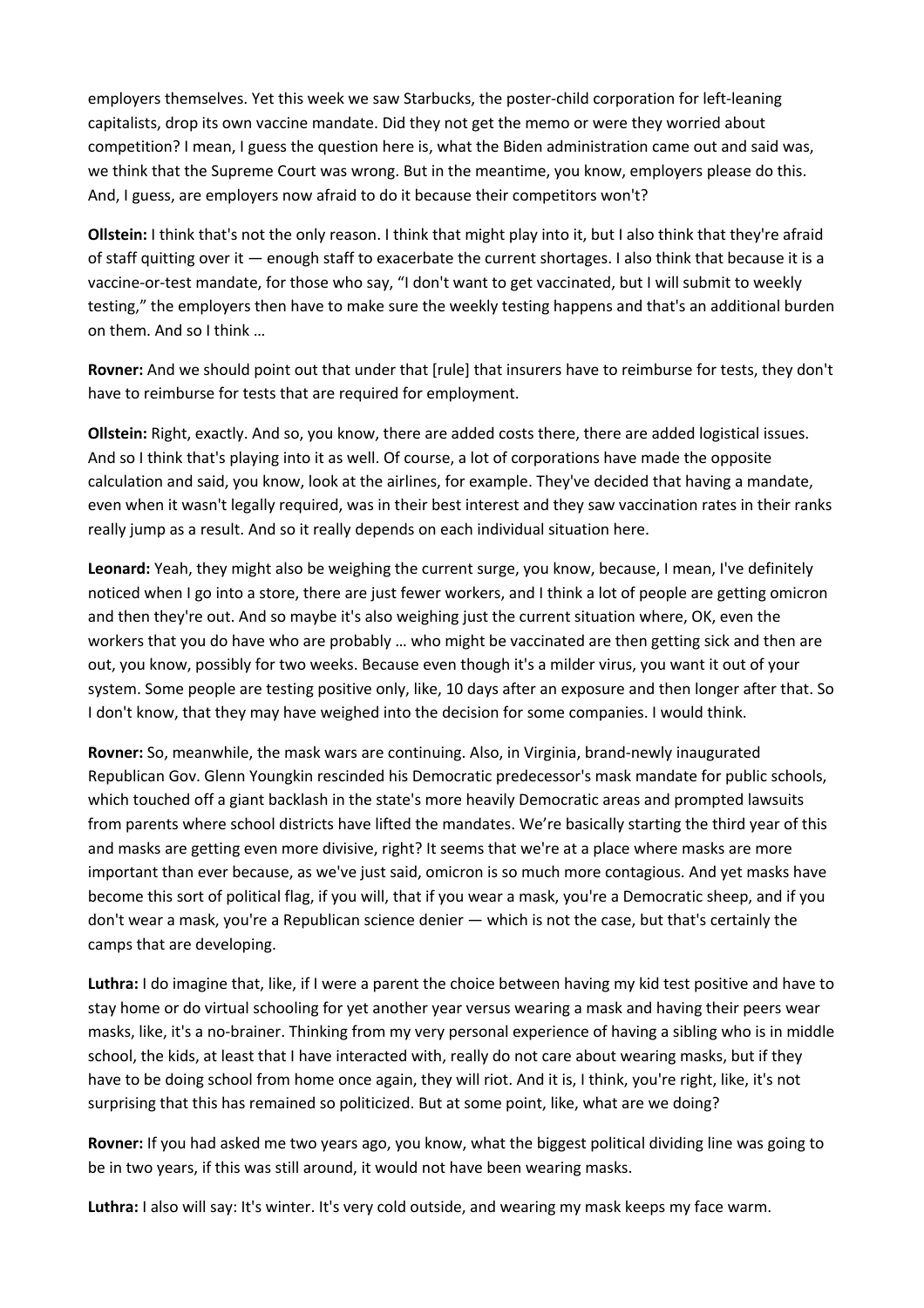**Rovner:** I have noticed that, too. Yeah, I think there will be … It'll be more problematic if we're still dealing with this in the summer. It will be more problematic for dealing with this in the summer for a whole lot of reasons, but that's just one of them.

**Ollstein:** I want to flag an interesting piece my colleagues did a few weeks ago on the Biden administration, wrestling with whether or not to approve this new plan to send out free masks. And they quoted someone in the administration saying, "Well, why should we send out masks to everyone when half the country aren't going to wear them anyways?" And so there was sort of that attitude on the part of the left of, well, they're all just anti-maskers anyways. And so, you know, we should sort of focus on our side where there is a lot of evidence that providing things for free will increase use. And a lot of times quality masks are not easy to find. They're not easy to afford. How much have we all spent on our own out-of-pocket, you know, obtaining the basic tools we need to protect ourselves and protect others? So clearly, the side of sending out free masks did win out in the end because that's now set up to happen. But I think that there are still a lot of assumptions on both sides going on.

**Rovner:** And we should point out that they actually decided not to send masks to everybody, but to make them available for free. And that's the same with the tests. You have to sign up. So it's not like they're going to have all these tests that are going to go unused. You have to actually go to the trouble of either getting on the website and giving them your address, which has proved problematic for people who live in apartments. But presumably they're fixing that. And they say there will be a phone number for people who don't have access to the internet, although we haven't seen that phone number yet. So you do have to seek these out, but they will be free. So I think that's where they landed. But yeah, it could have happened months ago.

**Leonard:** This far into the pandemic it shouldn't have been this hard to get quality masks, especially heading into the holidays. I had a really hard time on this program before I talked about how important I thought it was to emphasize quality masks over just masks in general. You know, it sounds good to say, Oh, everyone in school should wear a mask, but some of the masks that I see kids wearing, there's no way that they're working. I'm sorry, so …

**Rovner:** Some of the masks I see adults wearing, there's no way that they're working!

**Leonard:** For sure. But if we're talking about the school issue and preventing classrooms from having to be shut down, teachers from being out, you know, if you're going to do it, do it right. I think there's a lot of frustration on being able to find masks. I think that people, too, they see a lot of hypocrisy with the mask issue. You know, they see, and I have witnessed, people who in public are very pro-mask and everyone should mask up. And then when doors are closed, masks come off … reckless behavior. So, you know, people are noticing that. And those who are in positions of leadership should do a better job modeling proper public health mask-wearing.

**Luthra:** I do want to flag some reporting that Victoria Knight did for KHN and PolitiFact, which I have personally found very helpful in what she went through: What are the effective kinds of masking? Because we obviously know an N95 certified respirator is great. What if those are expensive? What if you can't find them? And I was personally really relieved to learn that double-masking with a surgical [mask] that has electrical charge underneath a cloth mask is also quite good. And it's surprising to me that that hasn't permeated the discourse more.

**Rovner:** The whole mask thing has been, like, super frustrating. I think everybody is confused, and the administration has not had a single clear message. And I get that things have been changing and that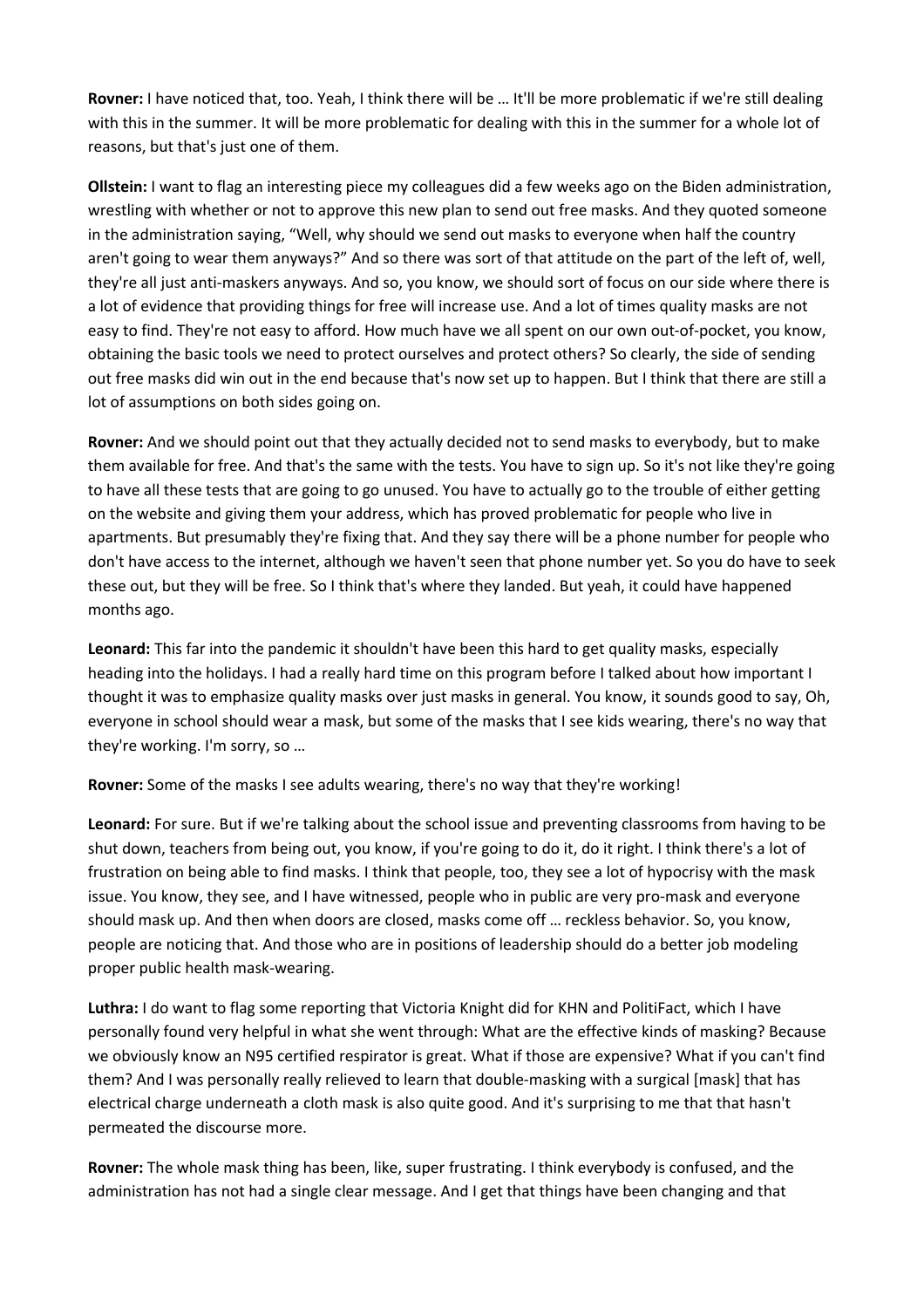they've had to change, but I think we'll have another expert on soon to talk about public health communication. All right. Well, that is the news for this week. Now we will play my interview with Marjorie Dannenfelser, then we will come back with our extra credits.

We are pleased to welcome to the podcast Marjorie Dannenfelser. Marjorie is president of the Susan B. Anthony List and, since its founding in 1992 as the political arm of the pro-life movement, she has led it to become one of the most influential anti-abortion groups in the nation. Marjorie, welcome to "What the Health?"

**Dannenfelser:** Thank you, Julie. I really appreciate it.

**Rovner:** For those who are unfamiliar, tell us what the SBA List is and what it does.

**Dannenfelser:** Well, we exist to elect pro-life leaders to public office so that they can enact laws that will save lives, and we have a particular emphasis on electing women.

**Rovner:** You have both sort of a research arm and a political arm and ...

**Dannenfelser:** That's right. We have a political arm that elects and lobbies and then we have a research arm called the Charlotte Lozier Institute, which backs everything up with academic research and all sorts of credentialed folks to get the research done. And I've known you, Julie, since I worked on Capitol Hill just a few decades, a couple of decades ago. You have always been one of the most fair reporters that I've come across, and it is hard to do that in this arena. So congratulations for sticking with your good backbone.

**Rovner:** Well, thank you. It's been a long, long time. So, this week obviously marks the 49th anniversary of the Supreme Court's *Roe v. Wade* decision, very possibly the last anniversary. What would it actually mean if the court were to overturn *Roe*?

**Dannenfelser:** Well, what it means is we have a whole new pro-life movement beginning. In other words, if the court answers this question in the affirmative — Is any pre-viability abortion limit constitutional? — if they answer in the affirmative, that basically undoes *Roe*, or they could dismantle it in some other way. But the effect of that would be to return the power to the states, to build consensus in those states for whatever abortion law they want. So what that means is there will be 21 states that we assess will have some sort of ambitious limit, whether it's at 15 or 20 [weeks] or a heartbeat. In the case of Alabama or Oklahoma, perhaps no abortion at all. Then there will be some nine battleground states that are more purple-y states that it really will be a battleground where … we don't know yet, but it will be some other consensus in their states. And then a consensus in 20 states that are left there will basically be places like California, New York, Vermont, Connecticut, etc., where it will be the status quo, where there really is no firm gestational limit up until the end. And so that's what the landscape will look like. And, therefore, legislators and governors and statewide elected officials will have a primary job to get this consensus on the books.

**Rovner:** So, as you point out, overturning *Roe* means turning decisions basically back to the states. Is that your ultimate goal? Or would you like to see abortion eventually banned completely through a "personhood amendment" to the Constitution or something like that?

**Dannenfelser:** Well, we would like to see every abortion gone because we know that there are two people in every abortion choice. And so yes, we would in our heart of hearts, definitely like that. But our intermediate goal, however, is consensus, which we have not been allowed to build in any state or on the federal legislature for almost 50 years. And so that is the intermediate goal, and that is really, I think, what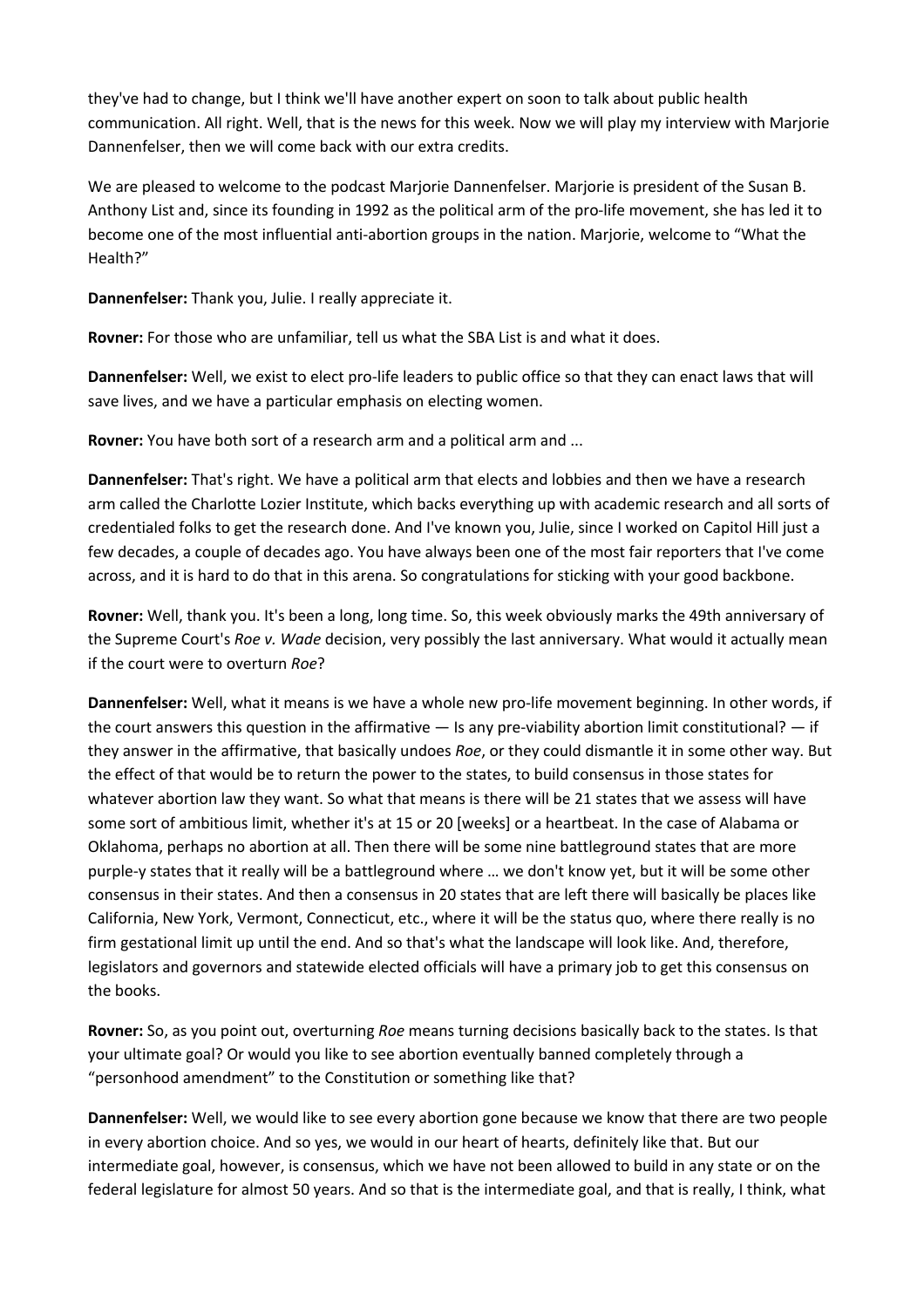has made America great, what the founders gave our democratic tools in order to enact, and that is consensus in each legislature. So yes, what I would like or perhaps what our opponents on the other side would like, probably neither group is going to be completely satisfied. But what will be satisfied is the hunger for consensus on this.

**Rovner:** Well, that's … which actually sort of gets me to my biggest question here. For a lot of years, the pro-life movement sought to change hearts and minds, as George W. Bush put it, before making sweeping changes to the law. But public opinion on abortion, while it moves a little bit back and forth, still seems to be pretty well divided. And yet it looks like we're about to see a sweeping change. What is that going to mean for the pro-life movement? What's going to be your job going forward?

**Dannenfelser:** Our job going forward is to aid state legislators and governors in building consensus in their states and then enacting that consensus into the law. So it'll be different in Alabama than it will be in North Carolina, which will be different from the state of Washington, which will be different from Texas. So it really is … the laboratory of democracy at work will be our work and the pro-life movement, and it's what we've been waiting for for all these years.

**Rovner:** But what about the fact that the public is not — I mean, you talk about convincing legislators but what about the public at large?

# **Dannenfelser:** No …

**Rovner:** It is still pretty confused and conflicted, I would say, on this issue.

**Dannenfelser:** Well, that's what consensus is. It's not the consensus of legislators, it's consensus of the people who live in those states. Consensus so the people living in a state, as I say, in one state it may be different from the other. And so consensus is expressed through legislators. That's the whole working of democracy. That's how it works. If they get it wrong, they get unelected. If they're not strong enough in their convictions on life, they'll be unelected. If they overreach, according to some, perhaps they'll be unelected as well. That's the whole process. That's the beauty of democracy at work — in ways, on this issue more strongly than it is perhaps on some other issues right now. So truly that 76% of Americans believe in limits that *Roe* doesn't allow. So that reveals a lack of understanding, perhaps about what *Roe* is, because the polls also show people like *Roe*, but they also show they like 15 weeks as a limit or 20 weeks as a limit. Those two things are in conflict, so it just means that when *Roe* is out of the way, the consensus of the people, as expressed in their elected legislatures, will be allowed to make its way into the law.

**Rovner:** Well, I think we're going to … we will talk again, I imagine, when this happens. But in the meantime, this has been super helpful. Marjorie Dannenfelser, thank you so much for joining us.

**Dannenfelser:** Always a pleasure to talk to you, Julie.

**Rovner:** OK, we're back. It's time for our extra-credit segment where we each recommend a story we read this week we think you should read, too. Don't worry if you miss it, we will post the links on the podcast page at khn.org and in our show notes on your phone or other mobile device. Kim, why don't you go first this week?

**Leonard:** Sure. So one of the reasons I haven't been on the podcast for a while is because I was working on a giant project called "Conflicted Congress," where we actually combed through stock disclosures and financial disclosures from every member of Congress and their top staff, which I will tell you was not easy to do. One of the stories I wrote as a result of that piece looked at tobacco stocks, and the title, and this is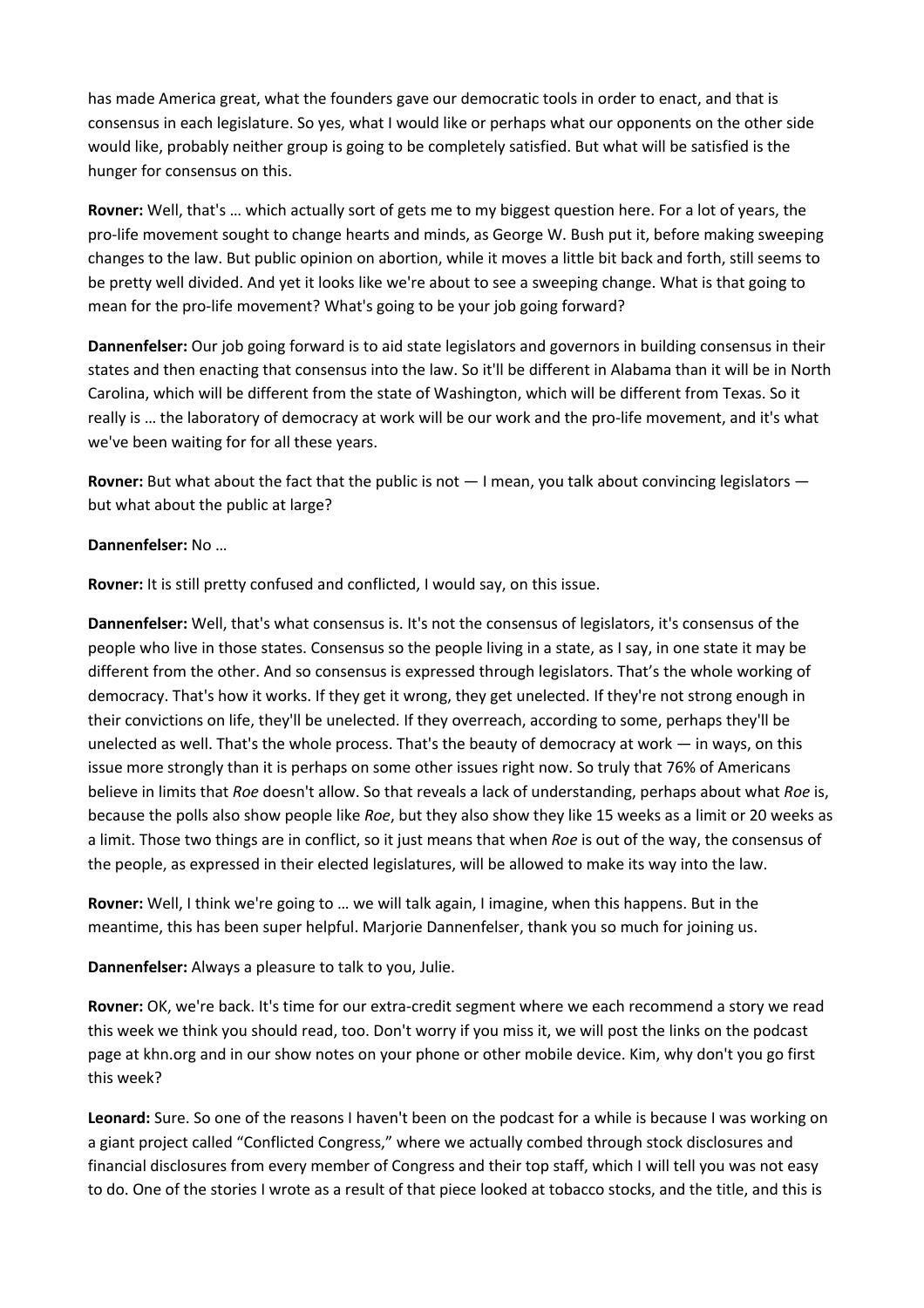at Insider: "Some of the Same Members of Congress Pushing to Restrict Cigarettes and Vapes Are Quietly Investing in Tobacco Giants." This is a piece that, first of all, let me say it's not easy to sort through records from members of Congress. It's not like you can search for "Altria" or "Philip Morris," and then a list of members of Congress shows up that you can mine yourself. That was something that our data team had to do in order to pull that out, and we discovered that there were a lot of members who have been very vocal about restricting cigarettes and e-cigarettes and yet held stock in these companies themselves. So it's just one of the many pieces that we did as part of "Conflicted Congress," and it has become a very big hot topic on Capitol Hill. Should members of Congress be allowed to buy and sell individual stocks? So I'm really proud of it.

**Rovner:** Yes, it's a really great series. I haven't read all of it, but I've read quite a bit of it. Shefali, why don't you go next?

**Luthra:** So my piece is from The Atlantic by Olga Khazan: "The Real Reason Americans Aren't Isolating." And it points to the fact that there has been all of this discussion whether people who test positive should isolate for 10 days or five days, or what have you. But for a lot of Americans, these numbers aren't relevant because they don't have paid sick leave, so they can't afford to stay home at all. And it is, I think, a really important piece because it raises this essential question, which is that we are two years into this and we are not talking about making sure people who are contagious can, in fact, stay home. It is, in fact, often people who work in these part time jobs, low-wage job, it is often women, and it's often people of color who are put in this situation. And it just feels like it's a really forgotten part of the discourse. And I'm really glad that she flagged it.

**Rovner:** It was a really good story. Alice.

**Ollstein:** So I chose a piece from The New York Times by Rebecca Robbins. It's called "When My Mom Got Covid, I Went Searching for Pfizer's Pills." And it just shows now we have these very exciting new therapeutics just approved to help people when they get covid, the people who are at higher risk of having a bad outcome. And this showed that even a reporter who has been covering the pandemic and is very savvy and has a lot of resources just really struggled and had to go on this epic journey to secure these drugs for her mother, who was higher risk as a cancer survivor. And there was just a lot of confusion and misinformation in the medical community about how these drugs can or should be distributed and to whom. And there's not a lot of attention on the needs of people who don't drive anymore, who don't have access to a car. So how are they supposed to get these drugs? And so I think it really shines a light on: yes, we do have these new pills now that are very promising. Does it mean that people who need them are going to get them? Not necessarily.

**Rovner:** Yeah. There was a multi-\$100 Uber delivery somewhere in that story. It was quite the eye-opener.

**Ollstein:** In addition to that, the part that really got me was the doctors who said they wouldn't prescribe these pills remotely and she had to come in in person. This is a person who tested positive for covid. You do not want them coming into your clinic and exposing other people. It just seems so basic at this point, but they refuse to prescribe them over a video visit, which is wild to me.

**Rovner:** Well, and also they said they didn't have appointments for several days. And yet, in order for these drugs to work, you have to take them shortly after you test positive. That part of it didn't work, either. Clearly, there's a long way to go. Well, my story is from Politico by Rachael Levy, and it's called "How Many Health Care Workers Are Vaccinated? It's Anyone's Guess." And it turns out that the statistics that we have on health care worker vaccinations are only from about 40% of the nation's hospitals, and they include not